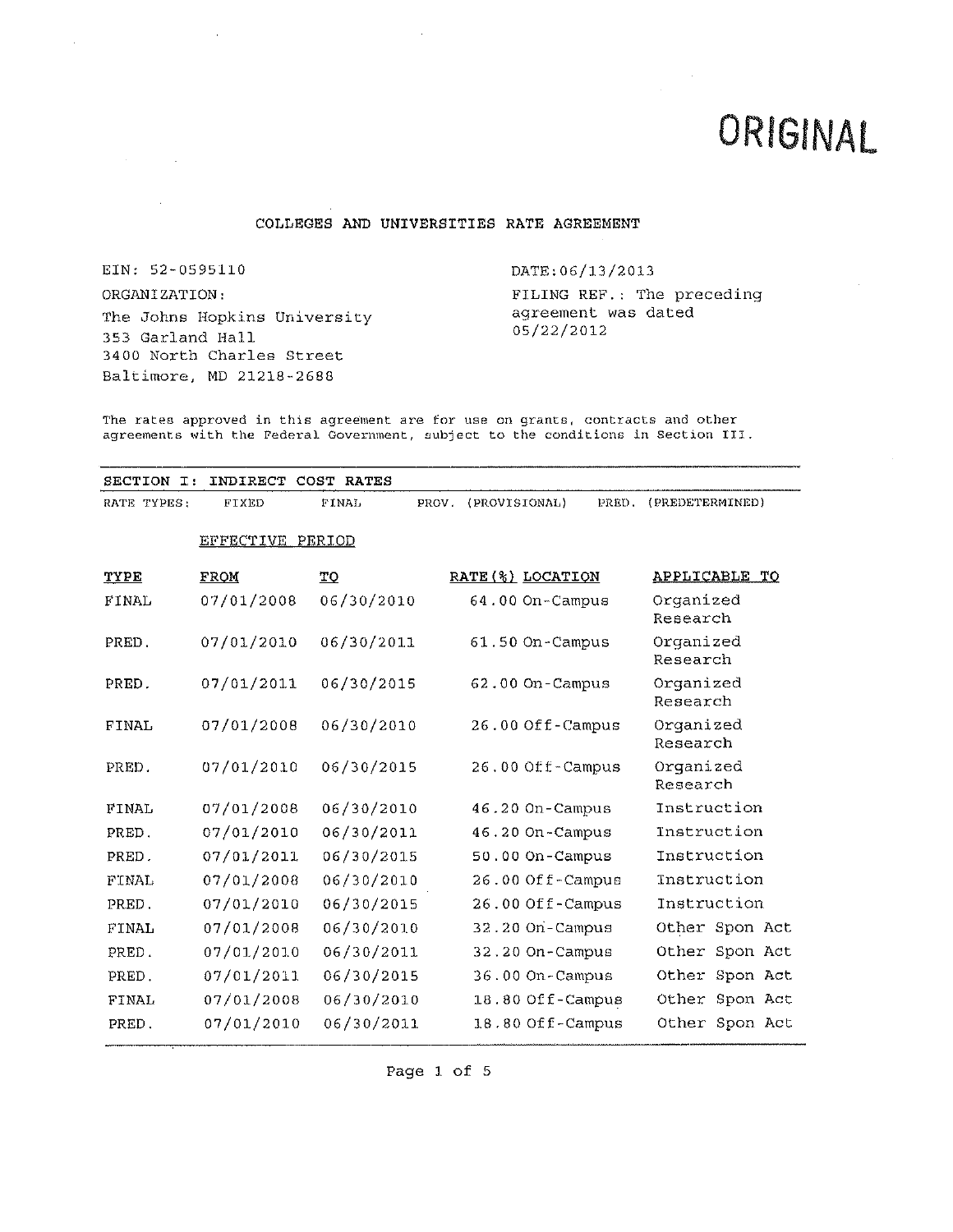# ORGANIZATION: The Johns Hopkins University AGREEMENT DATE: 6/13/2013

| TYPE  | FROM       | <u>TO</u>        | RATE (%) LOCATION  | APPLICABLE TO                                                                                     |
|-------|------------|------------------|--------------------|---------------------------------------------------------------------------------------------------|
| PRED. | 07/01/2011 | 06/30/2015       | $21.00$ Off-Campus | Other Spon Act                                                                                    |
| PROV. | 07/01/2015 | Until<br>Amended |                    | Use same rates<br>and conditions<br>as those cited<br>for fiscal year<br>ending June 30,<br>2015. |

## \*BASE

 $\sim$ 

Modified total direct costs, consisting of all salaries and wages, fringe benefits, materials, supplies, services, travel and subgrants and subcontracts up to the first \$25,000 of each subgrant or subcontract (regardless of the period covered by the subgrant or subcontract). Modified total direct costs shall exclude equipment, capital expenditures, charges for patient care, student tuition remission, rental costs of off-site facilities, scholarships, and fellowships as well as the portion of each subgrant and subcontract in excess of \$25,000.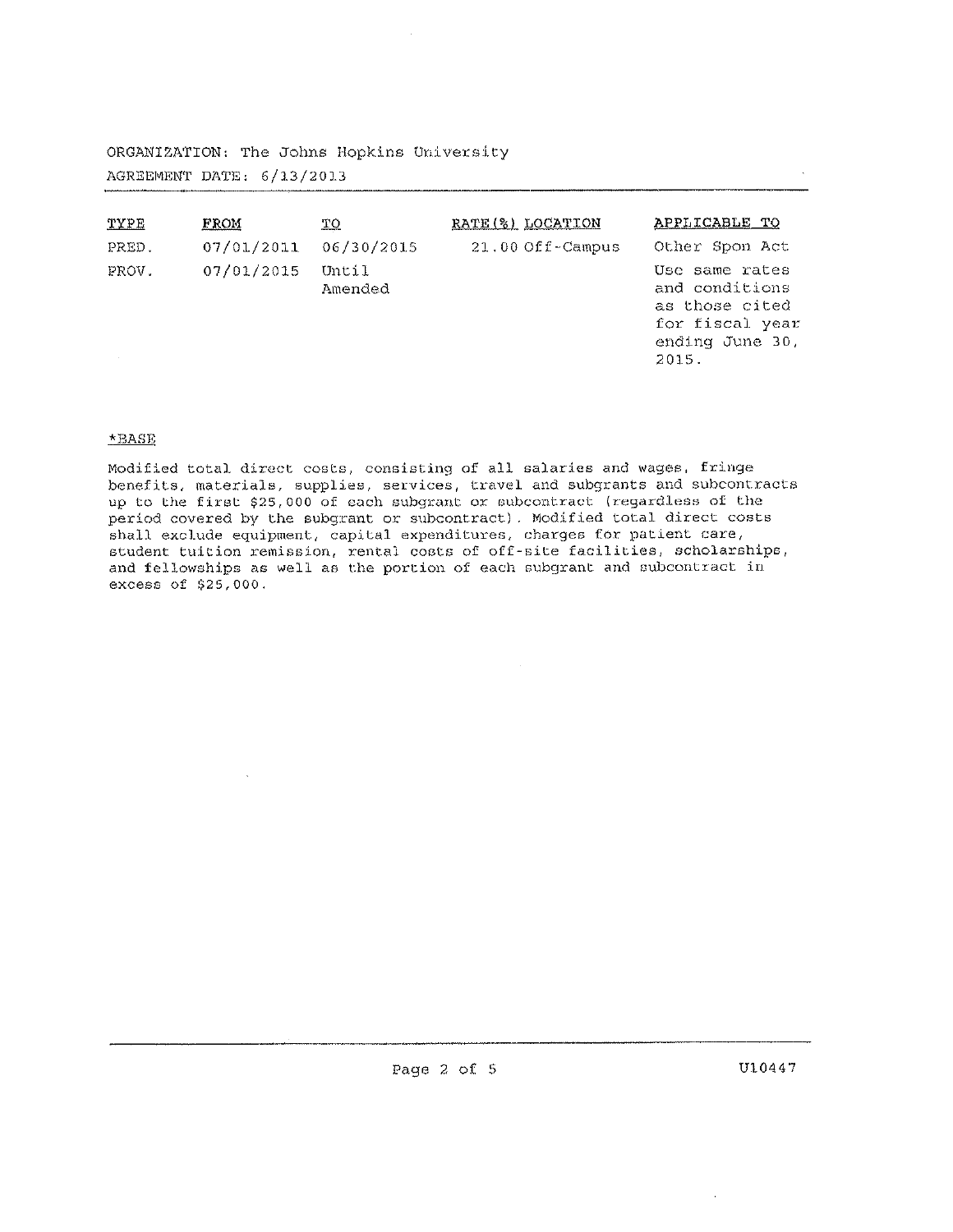ORGANIZATION: The Johns Hopkins University AGREEMENT DATE: 6/13/2013

| FRINGE BENEFIT RATES**<br>SECTION<br>T: |          |                  |                   |                                                                                                   |  |  |
|-----------------------------------------|----------|------------------|-------------------|---------------------------------------------------------------------------------------------------|--|--|
| TYPE                                    | FROM     | ΞQ               | RATE (%) LOCATION | APPLICABLE TO                                                                                     |  |  |
| FIXED                                   | 7/1/2013 | 6/30/2014        | 34.50 All         | Faculty/Staff<br>Employees                                                                        |  |  |
| FIXED                                   | 7/1/2013 | 6/30/2014        | 8.00 All          | Temporary.<br>Ltd. Casual                                                                         |  |  |
| FIXED                                   | 7/1/2013 | 6/30/2014        | 8.00 All          | Post Grad<br>Students                                                                             |  |  |
| PROV.                                   | 7/1/2014 | Until<br>amended |                   | Use same rates<br>and conditions<br>as those cited<br>for fiscal<br>year ending<br>June 30, 2014. |  |  |

 $\sim 10^7$ 

 $\sim$ 

<u> 1980 - Andrea Andrew Maria Barbara (h. 19</u>

 $\sim$ 

\*\* DESCRIPTION OF FRINGE BENEFITS RATE BASE: Salaries and wages excluding vacation pay.

 $\mathcal{O}_{\mathcal{A}}$ 

 $\ddot{\phantom{a}}$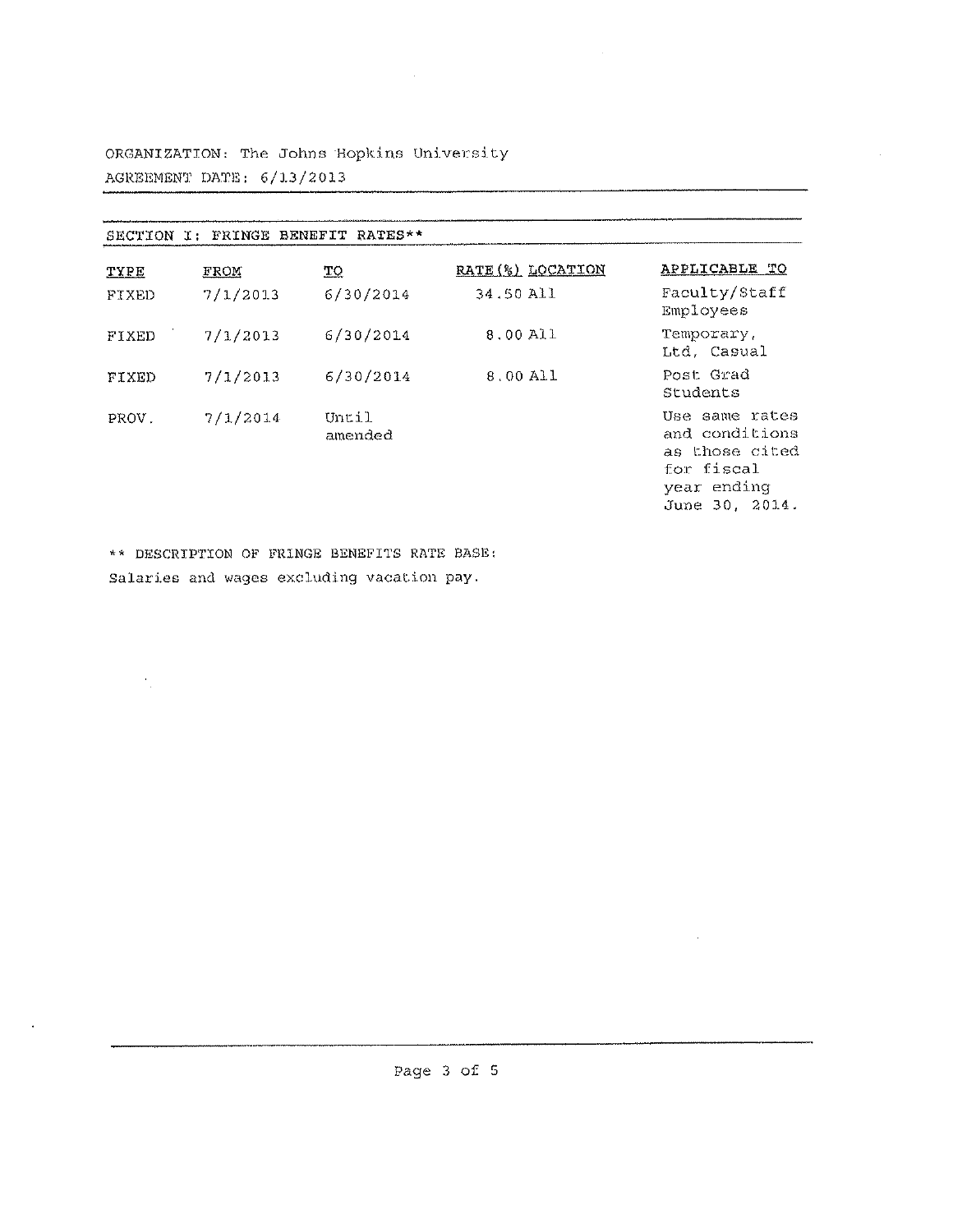### SECTION II: SPECIAL REMARKS

TREATMENT OF FRINGE BENEFITS:

The fringe benefits are charged using the rate(s) listed in the Fringe Benefits Section of this Agreement. The fringe benefits included in the rate(s) are listed below.

OPF~C7\MPUS DEFINITION: For all activities performed *in* facilities not owned by the institution and to which rent is directly allocated to the project(s), the off-campus rate will apply. Actual costs will be apportioned between oncampus and off-campus components. Each portion will bear the appropriate rate.

#### TREATMENT OF PAID ABSENCES:

Holiday, sick leave pay and other paid absences except for vacation pay are included in salaries and wages and are claimed on grants, contracts and other agreements as part of the normal cost of salaries and wages. Separate claims for the costs of these paid absences are not made.

Fringe benefits include: FICA, Unemployment & Workers' Compensation, Retirement, Health/Life/Dental/Disability Insurance, Tuition Remission, TIAA/CREP, Staff Development, Benefits Administration, Special Programs, Accrued Vacation and Continuing Professional Education.

The Off-Campus indirect cost rate is not applicable to the direct costs of GCRC nursing and dietary personnel. The direct costs associated with these nursing and dietary personnel are considered patient care costs and the related indirect costs are reimbursed through the JOHNS HOPKINS HOSPITAL'<sup>S</sup> patient care Rate Agreement ,

The rate agreement does not cover the Applied Physical LAB (APL) of the JOHNS HOPKINS UNIVERSITY. Rates for APL are established separately.

Equipment means an article of nonexpendable tangible personal property having <sup>a</sup> useful life of more than one year, and an acquisition cost of \$5,<sup>000</sup> or more per unit.

NOTE: This agreement updated the fringe benefit rates section only.